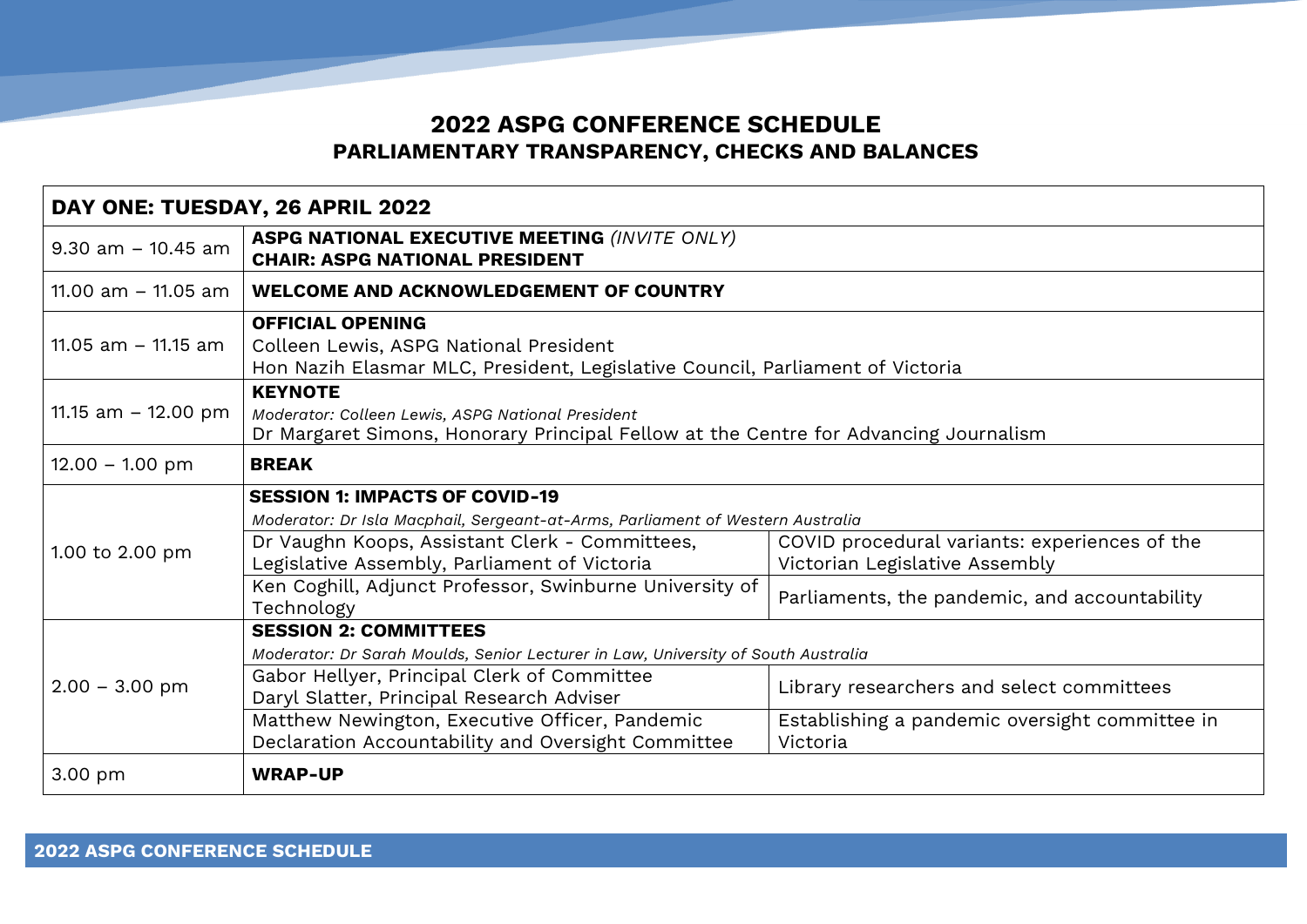| DAY TWO: WEDNESDAY, 27 APRIL 2022  |                                                                                                                                                                                                                                                 |                                                                                                         |  |  |
|------------------------------------|-------------------------------------------------------------------------------------------------------------------------------------------------------------------------------------------------------------------------------------------------|---------------------------------------------------------------------------------------------------------|--|--|
| 11.00 am to 11.05 am               | <b>WELCOME AND ACKNOWLEDGEMENT OF COUNTRY</b>                                                                                                                                                                                                   |                                                                                                         |  |  |
| 11.05 am to 12.05 pm               | <b>SESSION 3: PUBLIC ENGAGEMENT</b><br>Moderator: Ken Coghill, Adjunct Professor, Swinburne University of Technology                                                                                                                            |                                                                                                         |  |  |
|                                    | Dr Sarah Moulds, Senior Lecturer in Law, University of<br>South Australia                                                                                                                                                                       | Connected parliaments: a toolkit for evaluating the<br>effectiveness of parliamentary public engagement |  |  |
|                                    | Rachel Tan, Research Assistant, University of Waikato,<br>New Zealand                                                                                                                                                                           | Social media platforms duty of care - regulating<br>online hate speech                                  |  |  |
| 12.05 pm to 1.00 pm   <b>BREAK</b> |                                                                                                                                                                                                                                                 |                                                                                                         |  |  |
| 1.00 pm to 2.30 pm                 | <b>SESSION 4: TRANSPARENCY</b><br>Moderator: Cheryl Samuels, National Secretary, Australasian Study of Parliament Group<br>Assoc. Prof Julie Debeljak, Faculty of Law, Monash<br>University<br>Assoc. Prof Laura Grenfell, Adelaide Law School, | Law making and human rights: executive and<br>parliamentary scrutiny across Australian jurisdictions    |  |  |
|                                    | University of Adelaide<br>Raqeeb Bhuyan, Senior Research Officer, House of<br>Representatives, Parliament of Australia                                                                                                                          | Welcoming (web) robots to parliament: realised<br>benefits of open data                                 |  |  |
|                                    | Aleshia Westgate, Acting Committee Secretary,<br>Department of the House of Representatives                                                                                                                                                     | Withdrawal of strangers - decision making in secret                                                     |  |  |
| 2.30 pm to 3.00 pm                 | <b>SESSION 5: VICTORIAN PARLIAMENTARY BUDGET OFFICE</b>                                                                                                                                                                                         |                                                                                                         |  |  |
|                                    | Moderator: Jessica Strout, Executive Officer, Public Accounts and Estimates Committee, Parliament of Victoria<br>Mr Anthony Close, Victorian Parliamentary Budget<br>Officer                                                                    | The Victorian Parliamentary Budget Office                                                               |  |  |
| 3.00 pm                            | <b>WRAP-UP</b>                                                                                                                                                                                                                                  |                                                                                                         |  |  |
|                                    | 3.00 pm to 4.30 pm   ASPG ANNUAL GENERAL MEETING                                                                                                                                                                                                |                                                                                                         |  |  |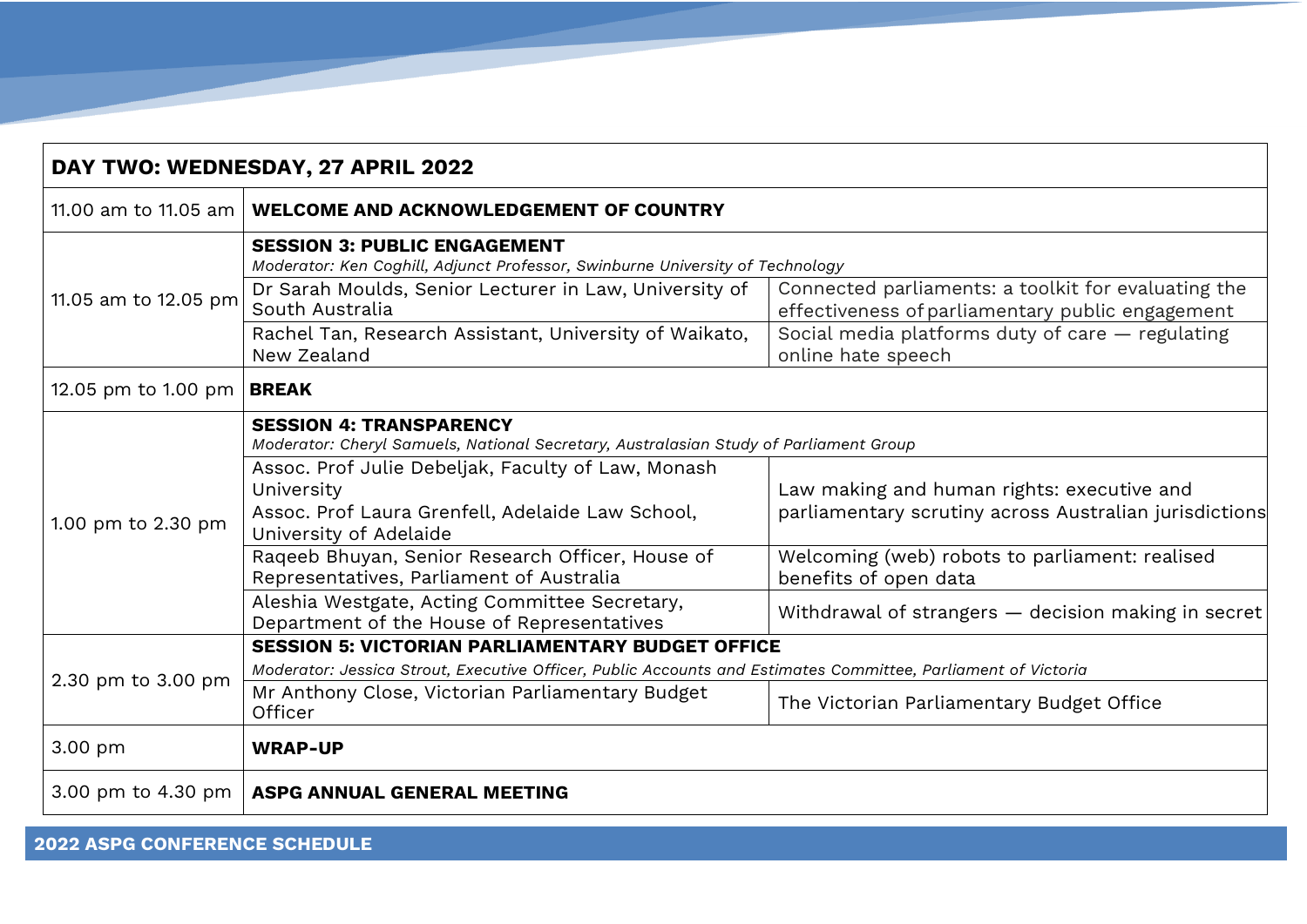| DAY THREE - THURSDAY, 28 APRIL 2022 |                                                                                                                                                            |                                                                                                |  |  |
|-------------------------------------|------------------------------------------------------------------------------------------------------------------------------------------------------------|------------------------------------------------------------------------------------------------|--|--|
| 11.00 am to 11.05 am                | <b>WELCOME AND ACKNOWLEDGEMENT OF COUNTRY</b>                                                                                                              |                                                                                                |  |  |
| 11.05 am to 12.05 pm                | <b>SESSION 6: ELECTIONS</b>                                                                                                                                |                                                                                                |  |  |
|                                     | Moderator: Warwick Gately AM, Electoral Commissioner, Victorian Electoral Commission                                                                       |                                                                                                |  |  |
|                                     | Dr Damon Muller, Senior Researcher, Library,<br>Parliament of Australia                                                                                    | Legislative and practice responses to elections<br>during the COVID-19 pandemic                |  |  |
|                                     | Prof. John Phillimore, John Curtin Institute of Public<br>Policy, Curtin University<br>Assoc. Prof. Martin Drum, University of Notre Dame,<br>Fremantle WA | What happens 'below the line'? An exploration of<br>voting patterns in Australian upper houses |  |  |
| 12.05 pm to 1.00 pm                 | <b>BREAK</b>                                                                                                                                               |                                                                                                |  |  |
| 1.00 to 2.00 pm                     | <b>SESSION 7: CHECKS AND BALANCES</b><br>Moderator: Andrew Young, Clerk of the Legislative Council, Parliament of Victoria                                 |                                                                                                |  |  |
|                                     | The Hon. Jonathan O'Dea MP, Speaker of the NSW<br>Legislative Assembly, Parliament of New South Wales                                                      | Political donations reform                                                                     |  |  |
|                                     | Colleen Lewis, Honorary Professor, Australian Studies<br>Institute, Australian National University                                                         | Adhering to democratic principles                                                              |  |  |
| 2.00 to 3.00 pm                     | <b>SESSION 8: PARLIAMENTARY PRIVILEGE AND PROCEDURE</b>                                                                                                    |                                                                                                |  |  |
|                                     | Moderator: Bridget Noonan, Clerk of the Legislative Assembly, Parliament of Victoria                                                                       |                                                                                                |  |  |
|                                     | Jonathon King, Deputy Clerk of Tynwald and Clerk of                                                                                                        | The Isle of Man's legislative interaction between data                                         |  |  |
|                                     | the Legislative Council, Parliament of the Isle of Man                                                                                                     | protection and parliamentary privilege                                                         |  |  |
|                                     | Allison Stowe, Principal Council Officer, Legislative                                                                                                      | The shake-up: new rules in play for the NSW                                                    |  |  |
|                                     | Council, Parliament of New South Wales                                                                                                                     | Legislative Council                                                                            |  |  |
| 3.00 pm                             | <b>WRAP-UP</b>                                                                                                                                             |                                                                                                |  |  |